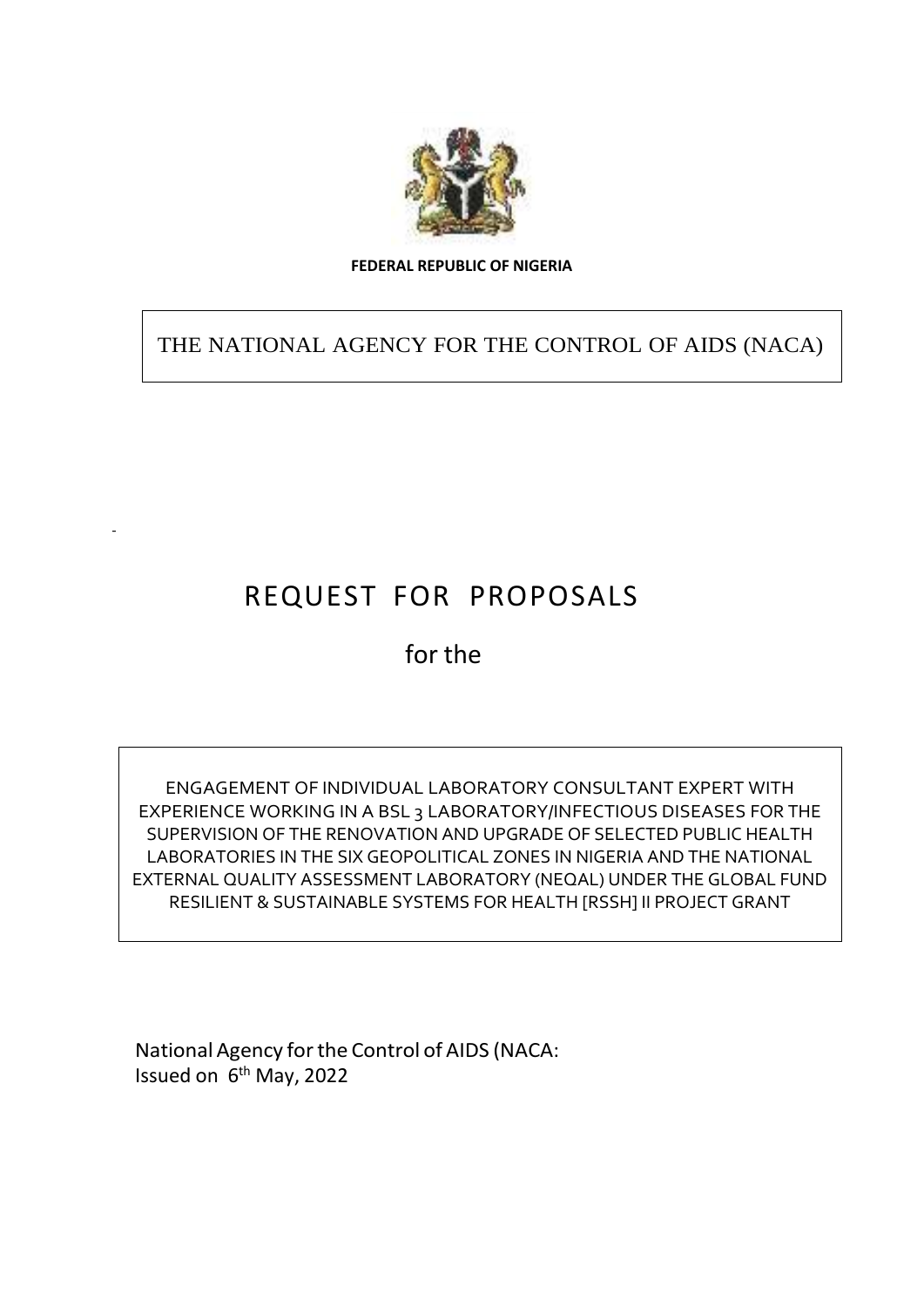### **Letter of Invitation**

Dear Sir/Madam,

1. The National Agency for the Control of AIDS (NACA) invites proposals from individual expert consultants specialized in Biosafety Level (BSL) 3 Laboratory/Infectious diseases for the supervision of rehabilitation and upgrade of selected Public Health Laboratories in the Six Geopolitical Zones and the National External Quality Assessment Laboratory (NEQAL). The purpose of doing the assignment is to take care of the infectious disease containment aspect of the supervision.

2. More details on the requested services are provided in the Terms of Reference included in the attached Request for Proposals.

3. The National Agency for the Control of Aids (NACA) will make available the necessary documents and reports and other information concerning this assignment. You may obtain additional information at the following address: National Agency for the Control of AIDS (NACA) Ground Floor No. 3 Zinguinchor Street, Beside AEDC Office, Wuse zone 4, Abuja

Yours sincerely,

[*insert* : *Signature, name, and title of Procuring Entity's representative*]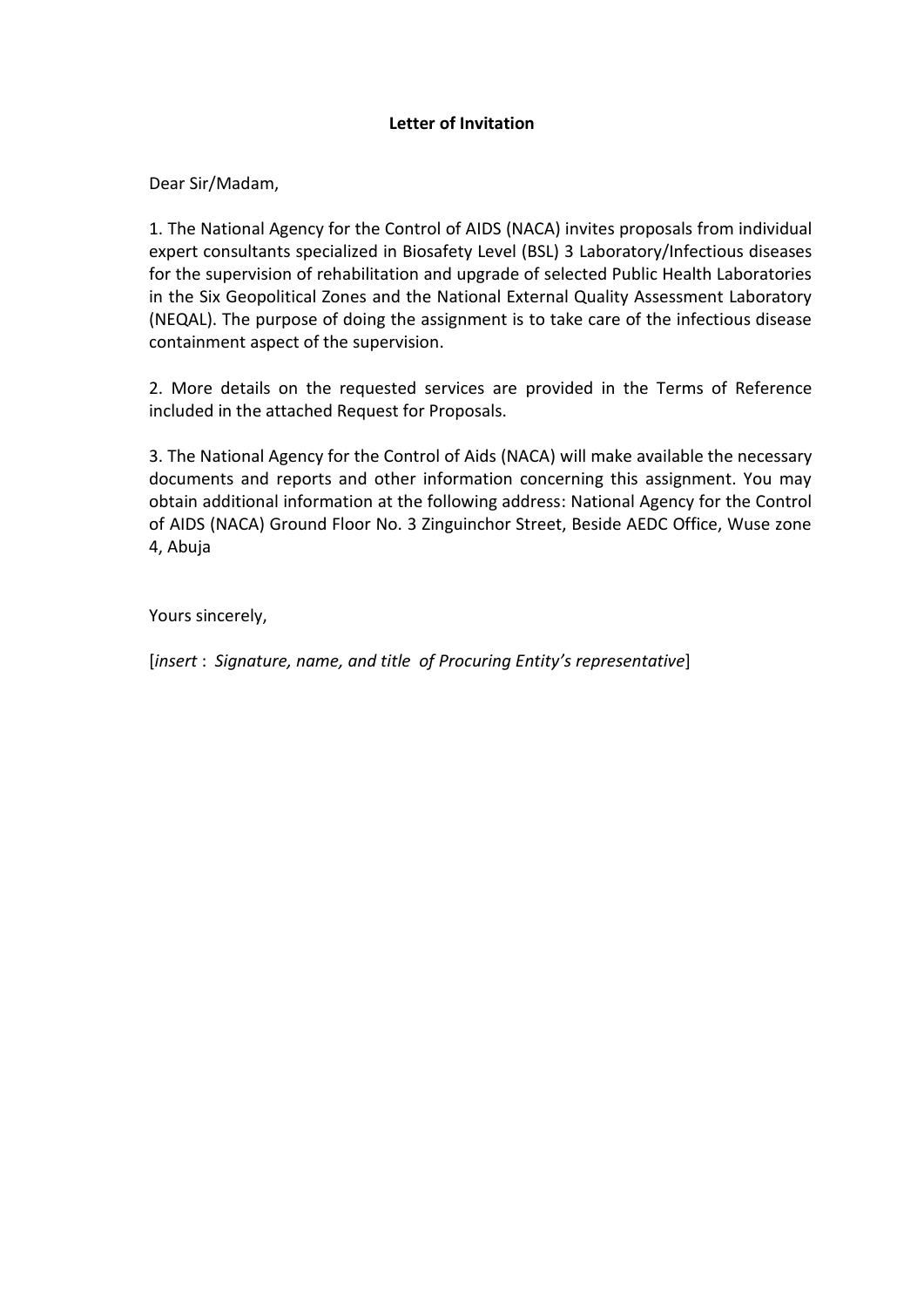#### **A. TERMS OF REFERENCE**

ENGAGEMENT OF INDIVIDUAL LABORATORY CONSULTANT EXPERT WITH EXPERIENCE WORKING IN A BSL 3 LABORATORY/INFECTIOUS DISEASES FOR THE RENOVATION AND UPGRADE OF SELECTED PUBLIC HEALTH LABORATORIES IN THE SIX GEOPOLITICAL ZONES IN NIGERIA AND THE NATIONAL EXTERNAL QUALITY ASSESSMENT LABORATORY (NEQAL)

**Location: Abuja Grade: Consultant Project / Program: Nigeria Global Fund RSSH-NACA Reports To: Lab Team Lead**

#### *(a) Background,*

Considering the global impact of the COVID-19 pandemic and the need to support the public health laboratories to ensure their capacity is strengthened to detect, curtail, test and report infectious as well as emerging and re-emerging diseases of public health importance in our communities, the RSSH II grant is focusing on renovating and the upgrade of selected public health laboratories spread across the six geopolitical zones in Nigeria. This renovation of public health laboratories is one of the key component activities of the Global Fund Resilient and Sustainable Systems for Health (RSSH 2) grant' support for laboratory systems strengthening in Nigeria. These laboratories which have been selected by the Government of Nigeria in collaboration with NCDC and the various state governments were chosen based on preset characteristics by the NCDC, the agency in charge of public health laboratories in the country. The RSSH II grant also has provision for the support to the National External Quality Assurance (NEQAL) Laboratory.

In order to judiciously oversee the implementation of this activity, an individual expert consultant with sound knowledge of necessary standards and experience in operation of a BSL-III laboratory is required to support in the rehabilitation/upgrade of the selected laboratories. He/She shall work in conjunction with the appointed supervising consultant to ensure successful delivery of the exercise according to established standards and biosafety protocol.

#### *(b) Objectives,*

The objective is to supervise all the aspect of infectious diseases containment during and after renovation works, provide all necessary guidance as to standard workflow requirements for a BSL-III laboratory in conjunction with the appointed supervising Consultant for the renovation exercise.

#### *(c) Scope of the Services,*

1. Onsite meeting with the contractors/vendors and supervising consultant before commencement of the renovation works. The meeting composition to include the lab manager, and facility engineer to enable harmonization of renovation plan from start to finish according to the proposed timeline for the project.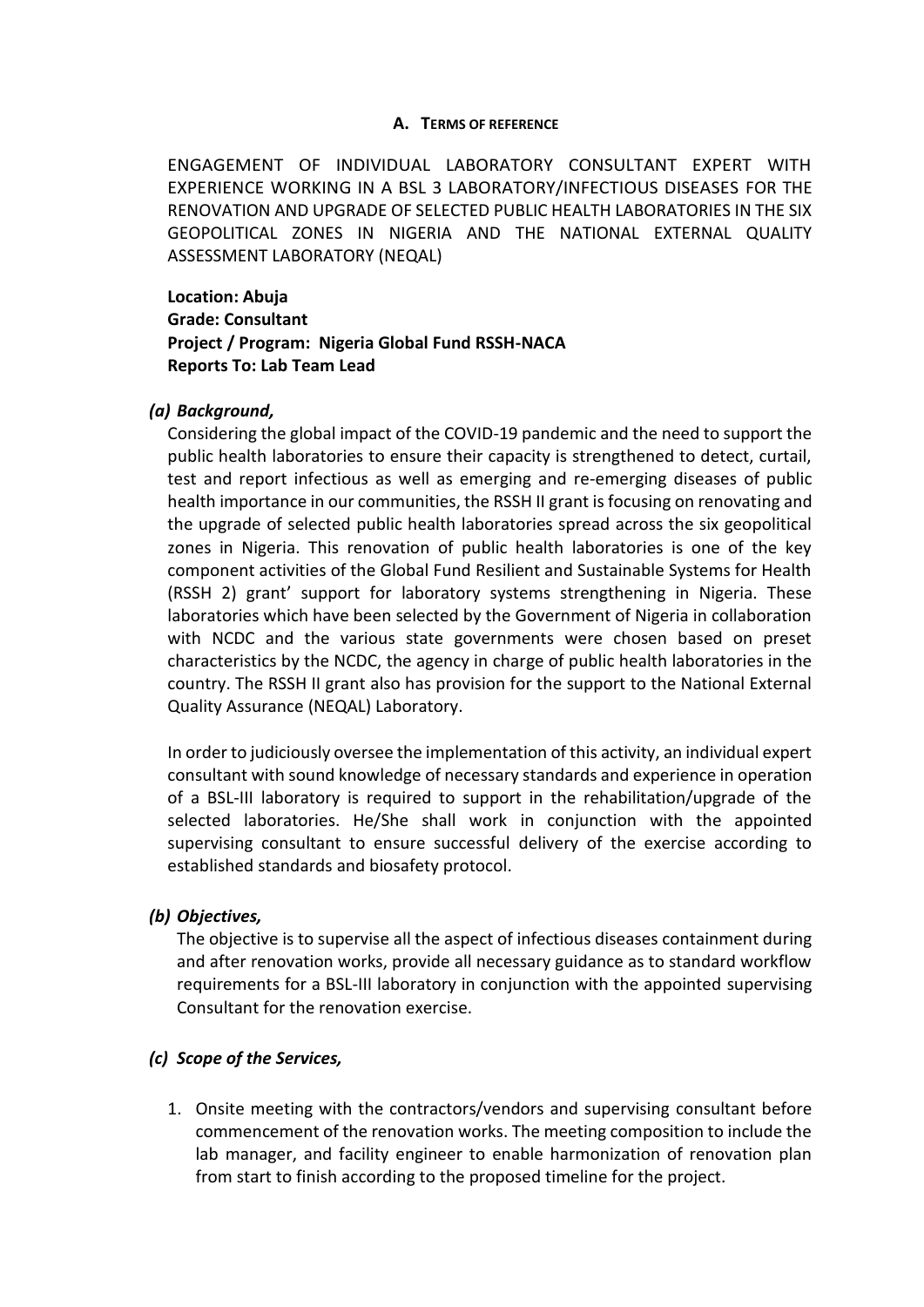- 2. To ensure contractors work with an environmental monitoring and mitigation plan during renovation activities to address any anticipated environmental hazard and ensure a safe working environment from start to job completion.
- 3. To supervise and ensure workflow design is adhered and conforms to the standards as developed on the BOQ.
- 4. To ensure all installations and materials used as fittings conform to the specification of a public health infectious disease laboratory and to offer all necessary guidance as it relates to this.
- 5. To work with the supervising consultant and the contractors to ensure all materials for installation are located/placed in the right position within or outside the premises of the laboratory.
- 6. To liaise with the facility lab team, engineering consultant to create a joint maintenance committee to ensure renovation work meets the required standard after job completion, and put plan for maintenance moving forward.

## *(d) Expected deliverables:*

- **1.** Submit Inception report with first two weeks of exercise commencement
- **2.** Provide monthly progress report throughout the duration of the project
- **3.** Provide post renovation assessment/completion report
- **4.** Provide the needed technical support/orientation to facility-end users

## *(e) Qualifications and Experience:*

1) A Biomedical Laboratory Scientist with a minimum of first (1st) degree in Medical Laboratory Science

2) Evidence of registration/certificate with Medical Laboratory Science Council in Nigeria (MLSCN).

3) Minimum 5 years' experience in Molecular Biology/Techniques/Infrastructure 4) 5 Years' experience in Nigerian Public Laboratory Infrastructure.

## **(f)** *Payment Terms*:

- Twenty (20) percent of the Contract Price shall be paid on the after submission and acceptance of the inception report.
- Thirty (30) percent of the lump-sum amount shall be paid upon supervision and certification of atleast 60% of the works.
- Fifty (50) percent of the lump-sum amount shall be paid upon submission and approval of the final report.

**(g)** *Duration:* The duration of the consultancy is 26 days over a period of ) months.

**(h)** COLLECTION OF REQUESTS FOR PROPOSAL (RFP) DOCUMENT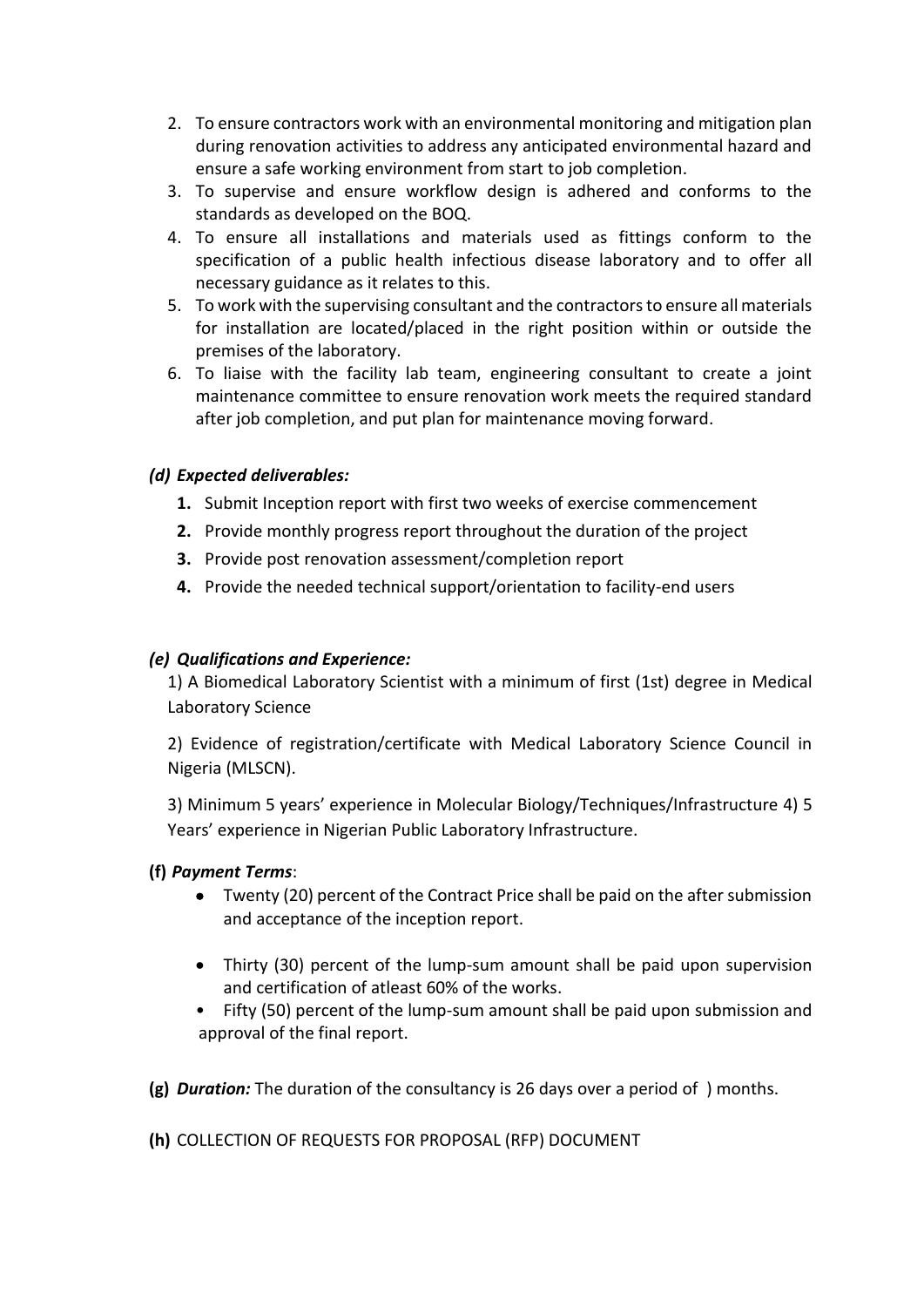# **(i)** GUIDELINE FOR SUBMISSION AND OPENING OF DOCUMENTS

(a). The detailed Proposal must be in English Language and submitted in three (3) hard copies each (one original & two copies) of the requested documents and proposal. The documents shall then be enclosed and sealed in one (1) single outer envelope, and clearly marked at the topmost right corner "Infectious Lab Expert" and the Name, Address, Email and Phone Number of the Consultant boldly written at the back of the envelope and registration of the bids at Procurement office at the address below.

(b). Deadline for Submission: The deadline for the submission of proposal should not be later than 12:00pm 3rd June, 2022. The submission (s) received will be opened immediately after closing at NACA Conference Room in the presence of consultants that choose to attend.

ADDRESS FOR INFORMATION AND SUBMISSION OF PROPOSALS Attention: Head Procurement National Agency for the Control of AIDS (NACA) Ground Floor Room 1.08 No. 3 Zinguinchor Street, Beside AEDC Office, Wuse zone 4, Abuja OR Email: procurement@naca.gov.ng

**(j)** GLOBAL FUND CODE OF CONDUCT you shall get acquainted with the global fund code of conduct for suppliers using this link below: https://www.theglobalfund.org/media/3275/corporate\_codeofconductforsuppliers \_policy\_en.pdf accepting this invitation shall serve as an acknowledgement and agreement to abide by the Global Fund Code of Conduct for Suppliers.

NOTES/DISCLAIMER i. Late submissions will not be accepted.

ii. NACA shall verify any or all documents and claims made by applicants and will disqualify consultants with falsified documents and claims.

ii. If it is determined that submitted documents and claims have been falsified, the consultant may face prosecution in a court of Law.

iii. NACA shall not be held responsible for any disqualified proposal as a result of any omission or deletion relating to the submission guidelines.

iv. This advertisement shall not be construed a contract to any Consultant, nor shall it entitle any Consultant submitting documents to claim any indemnity from NACA.

v. NACA is not bound to shortlist any Consultant, and reserves the right to annul the bidding process at any time without incurring any liabilities or providing reason.

Signed Management.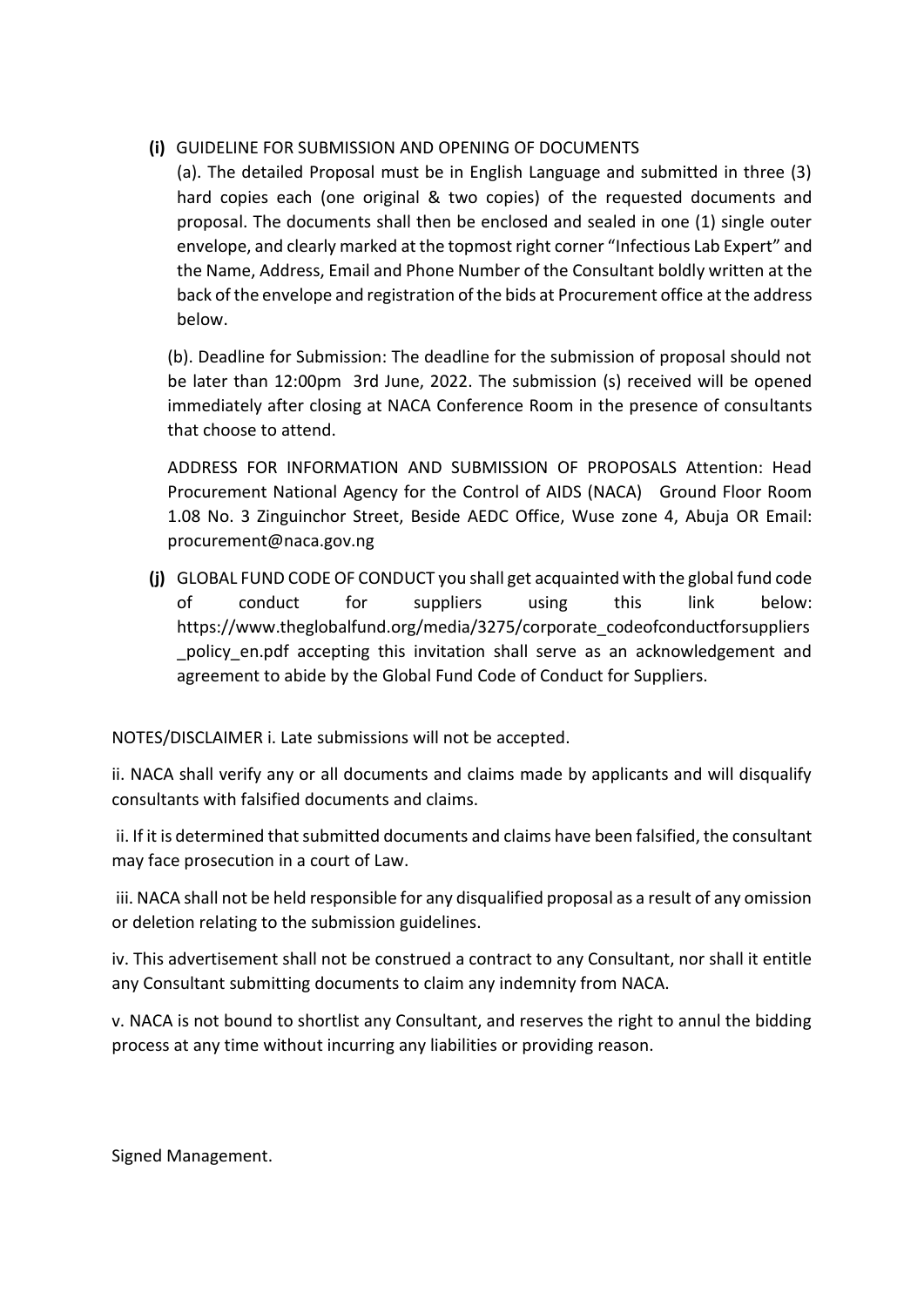#### **B. FORMAT OF CURRICULUM VITAE (CV)**

| Name:                                  |              |
|----------------------------------------|--------------|
| Complete address :                     |              |
| Profession :                           |              |
| Date of Birth:                         |              |
| Years of professional experience :     | Nationality: |
| Membership in Professional Societies : |              |
| Detailed Tasks Assigned :              |              |

#### **Key Qualifications :**

[*Give an outline of your experience and training most pertinent to tasks on assignment. Describe degree of responsibility you held on relevant previous assignments and give dates and locations. One page should be sufficient.*]

#### **Education :**

[*Summarize college/university and other specialized education, giving names of schools, dates attended, and degrees obtained. A page or less should be sufficient.*]

#### **Employment Record :**

[*Starting with present position, list in reverse order every employment held. List all positions held since graduation, giving dates, names of employing organizations, titles of positions held, and locations of assignments. For experience in last ten years, also give types of activities performed and client references, where appropriate. Use about two pages.*]

#### **Languages :**

[*For each language indicate proficiency: excellent, good, fair, or poor in speaking, reading, and writing.*]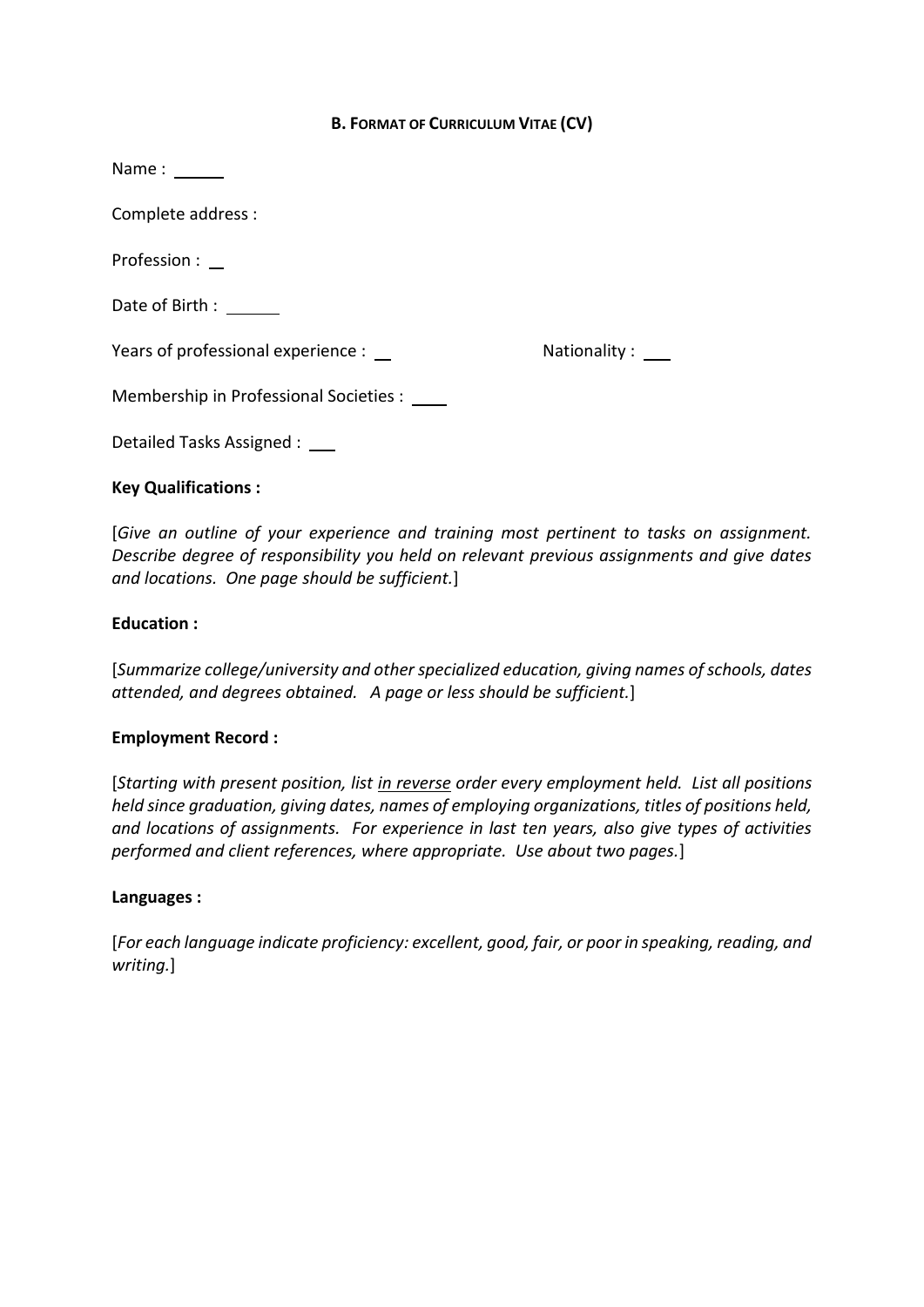## **Certification :**

I, the undersigned, certify that to the best of my knowledge and belief, these data correctly describe me, my qualifications, and my experience.

Date :  $\mathbf{\underline{\ } }$ 

[*Signature of consultant* ] *Day/Month/Year*

Full Name of Candidate :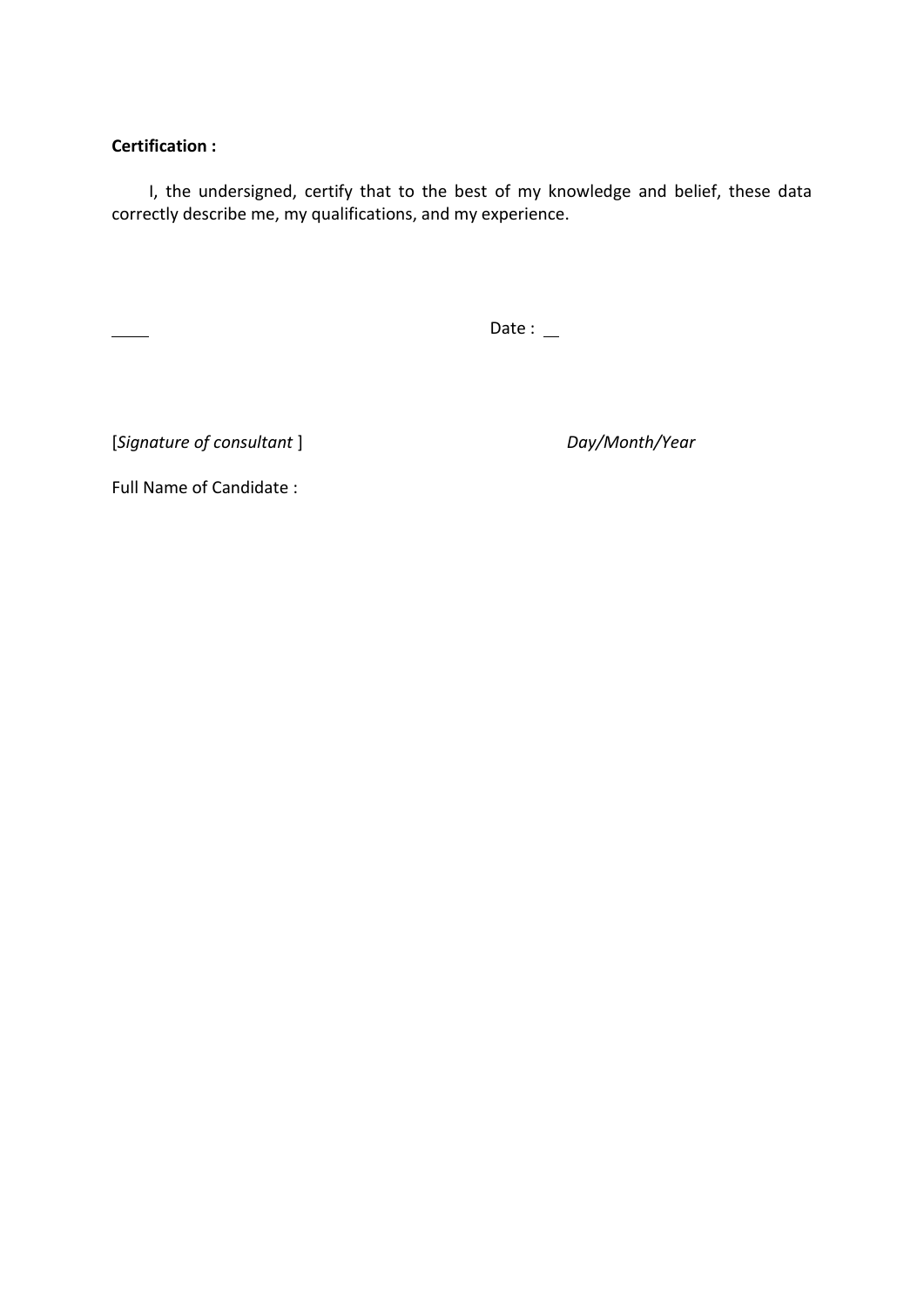#### **C. PROPOSAL**

[*Location*, *Date*]

To : [*Name and address of Procuring Entity*]

Mr/Mrs. :

I, the undersigned, offer to provide the consulting services for [*Title of consulting services*] in accordance with your Letter of Invitation dated [*Date*].

My fees are [net of taxes, estimated at…, as applicable]

I hereby submit my Proposal, which includes this Technical and Financial Proposal.

I understand that you are not bound to accept any Proposal you receive.

I remain,

Yours Truly,

Name of the Consultant :

Address :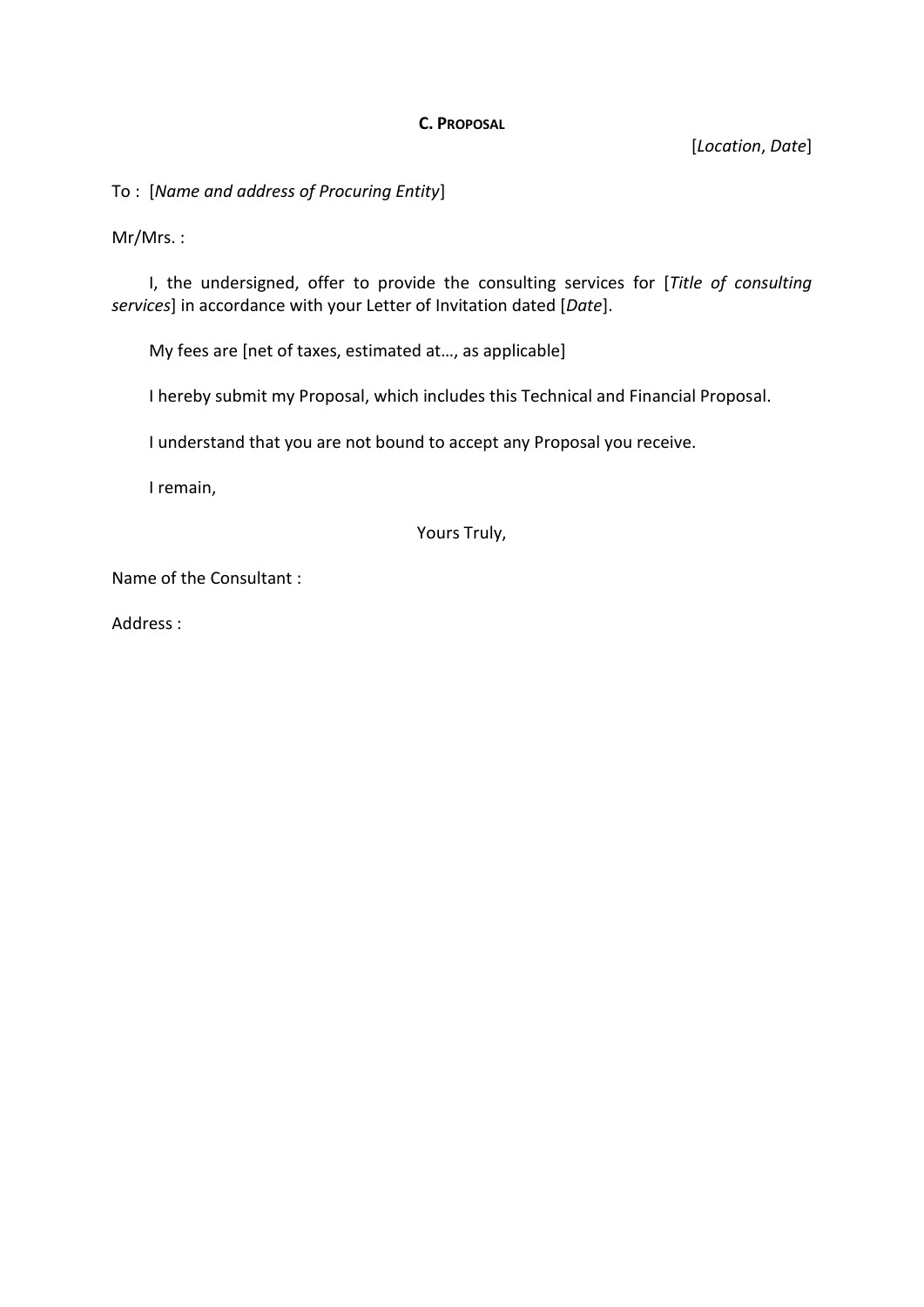# **D. OBSERVATIONS AND SUGGESTIONS OF THE CANDIDATE CONSULTANT ON THE TERMS OF REFERENCE**

| 1. |  |  |  |
|----|--|--|--|
| 2. |  |  |  |
| 3. |  |  |  |
| 4. |  |  |  |
| 5. |  |  |  |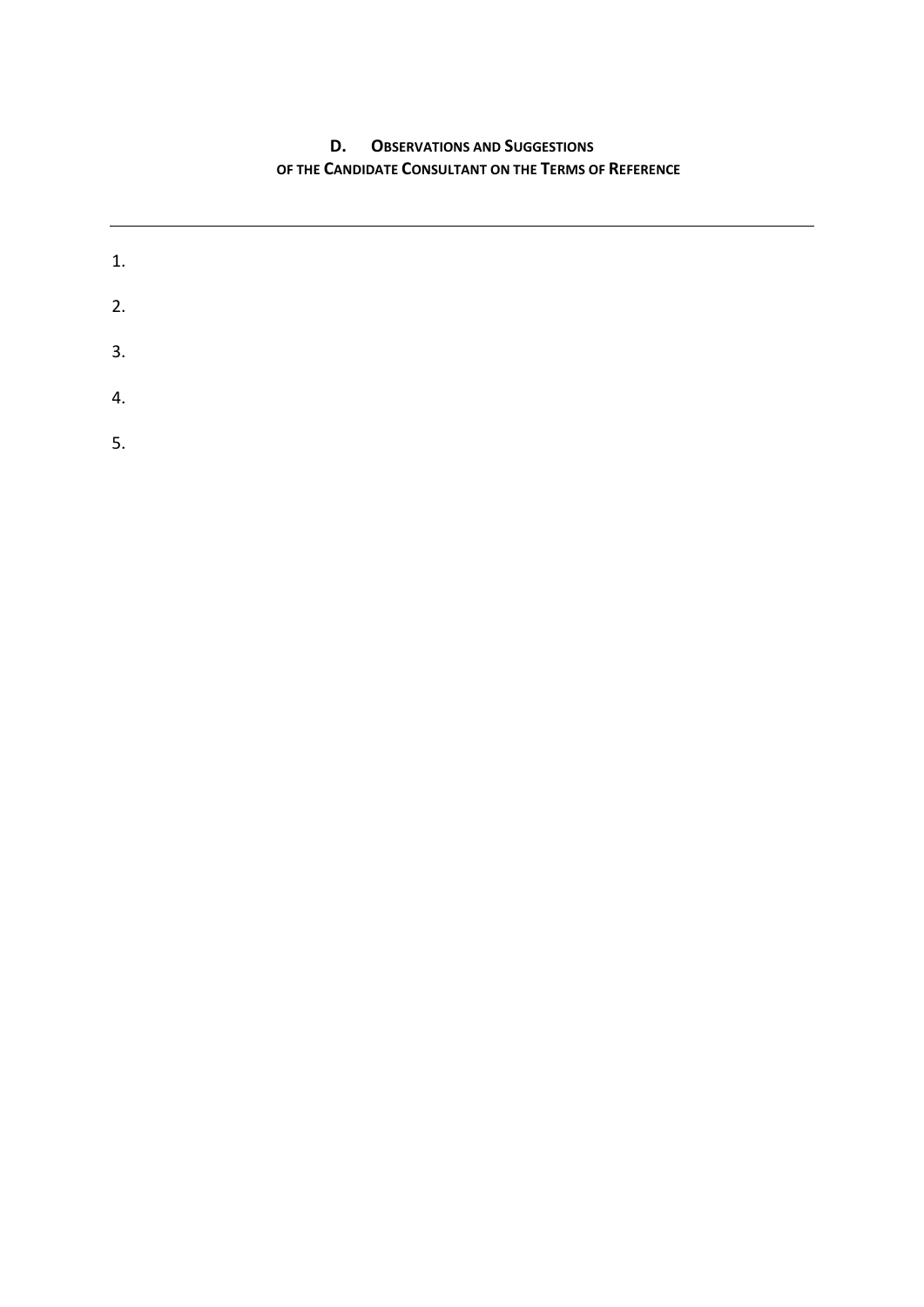#### **LIST OF ANNEXES**

Annex A :Work Program.

Annex B : Lump-sum Amount and Reimbursables.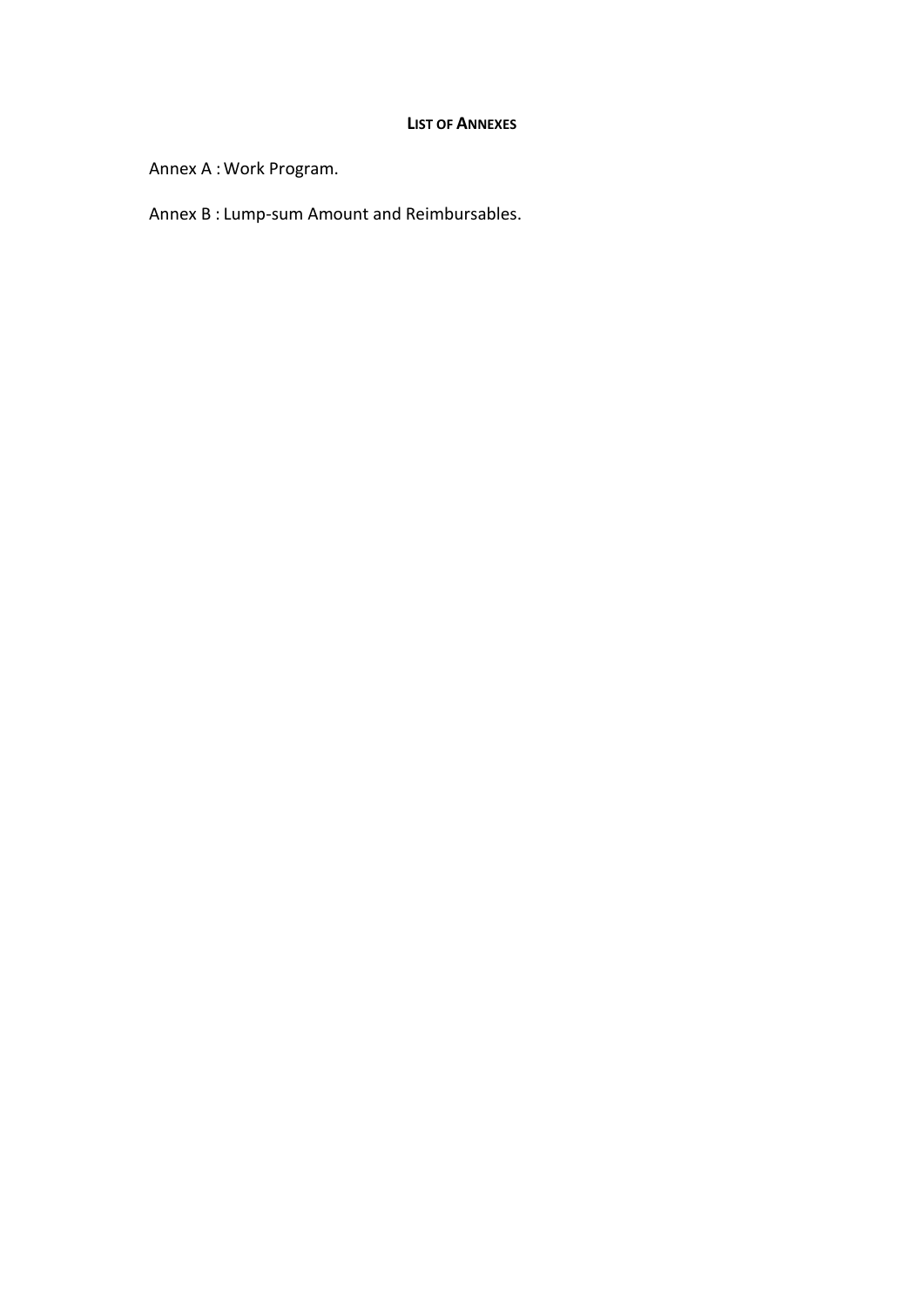#### **Annex A**

## TERMS OF REFERENCE

# **Activity Schedule**

*Activity (Work) periods*

1st 2nd 3rd 4th 5th 6th 7th 8th 9th 10th 11th 12th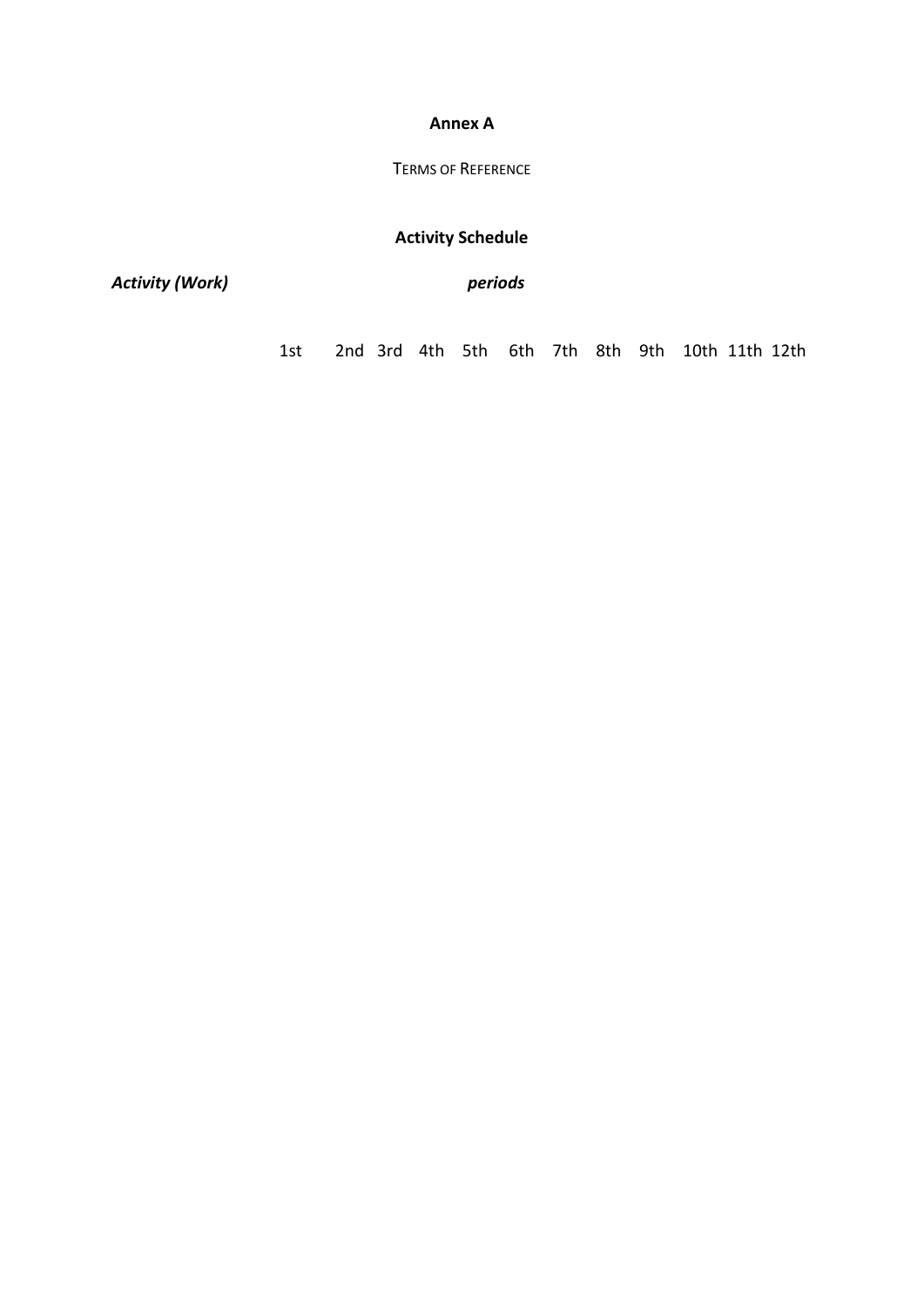#### **ANNEX B**

#### REMUNERATION FOR THE SERVICES

(1) *Remuneration* 

The Lump-sum amount is :

Payment shall be made according to the following schedule :

- Forty (40) percent of the Contract Price shall be paid on the commencement date after submission of inception report.
- Sixty (60) percent of the lump-sum amount shall be paid upon submission and approval of the final report.
- (2) *Reimbursable*

|                                                 | Rate | Units/Days | Total         |
|-------------------------------------------------|------|------------|---------------|
| (a) (International) (Local)<br>Travel + Taxi    |      |            |               |
| (b) Local Transportation                        |      |            |               |
| (c) Communications                              |      |            |               |
| (c) Hotel Accommodation                         |      |            | Sub-total (2) |
| <b>TOTAL COST</b><br>Physical Contingency (10%) |      |            |               |

CONTRACT AMOUNT ……………….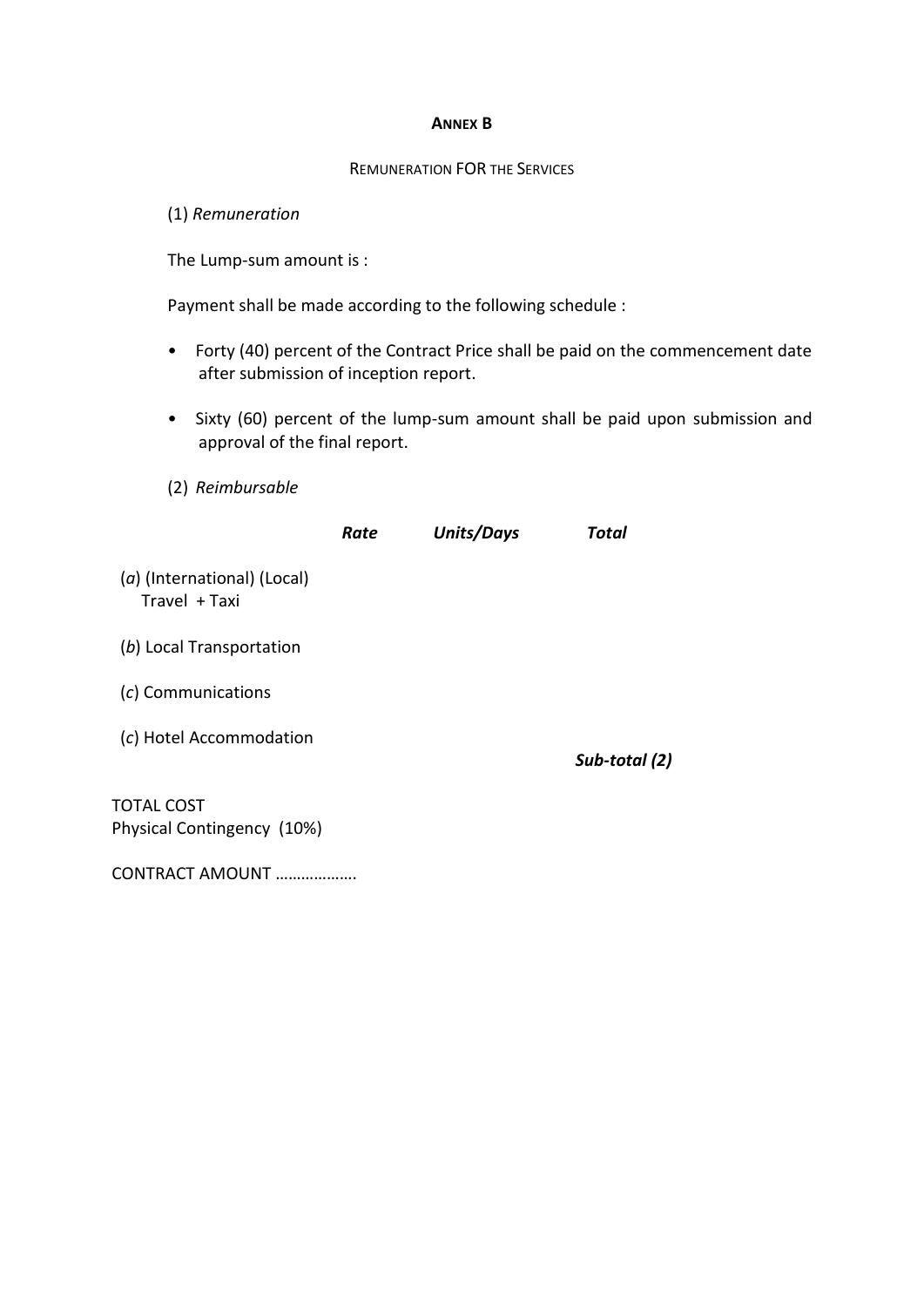#### **LIST OF ANNEXES**

Annex A : Terms of Reference and Scope of Services, including Work Program.

Annex B : Consultant's Reporting Obligations.

Annex C : Cost Estimate of Services, and Schedule of Rates.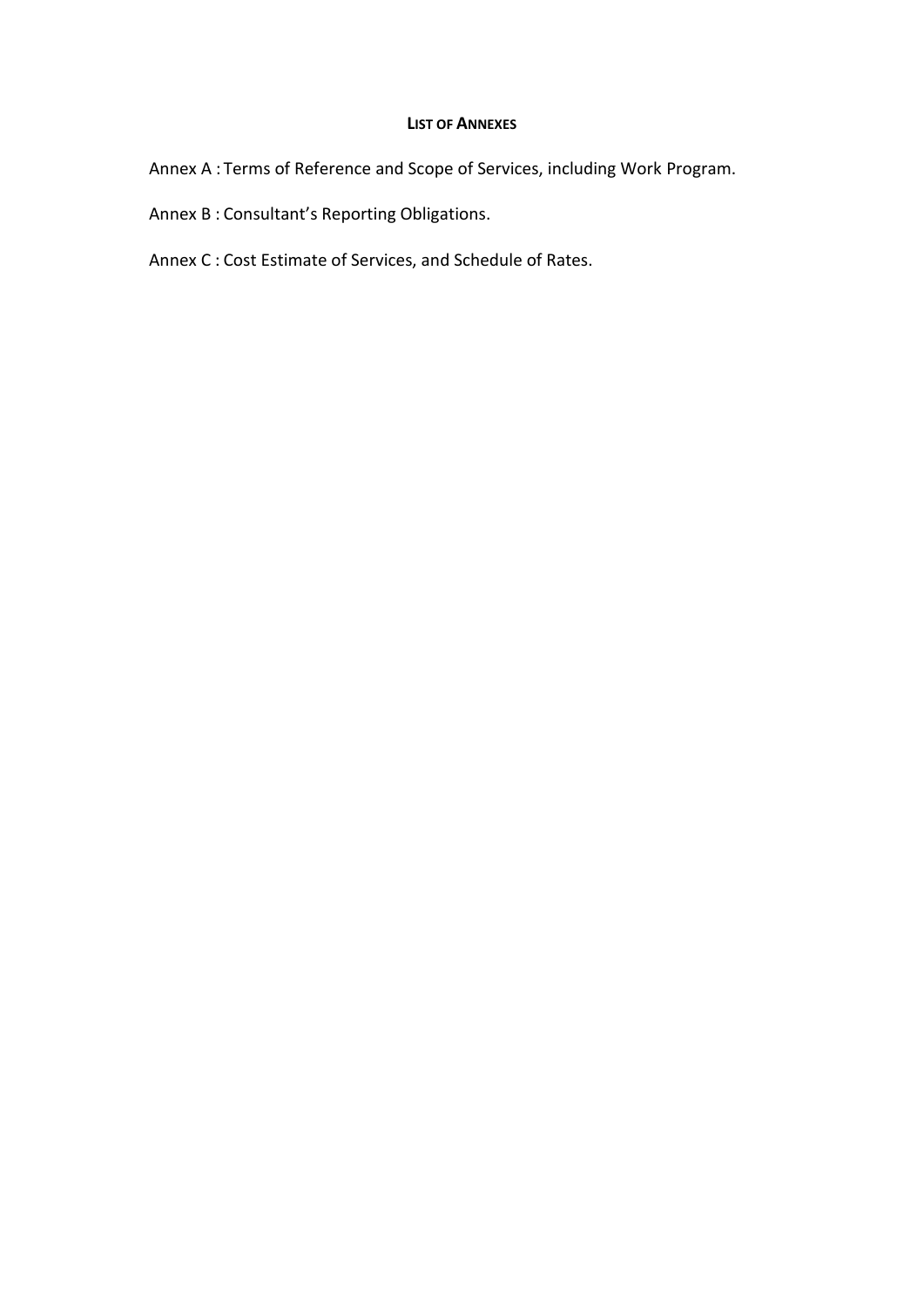#### **Annex A**

TERMS OF REFERENCE

# **Scope of Services**

*Terms of Reference*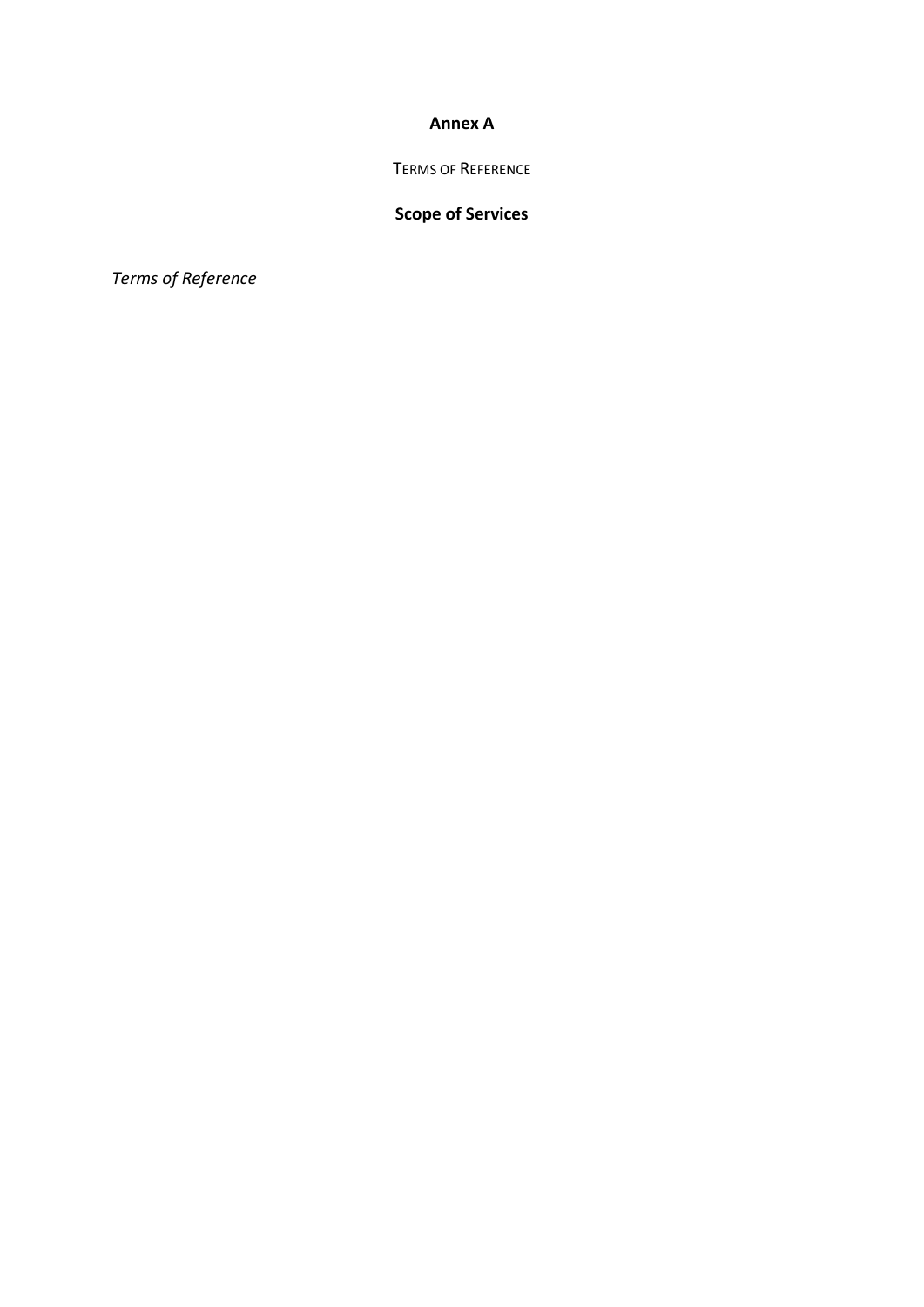# **ANNEX B CONSULTANTS REPORTING REQUIREMENTS**

# **Reports Date**

- *a*) First Progress Report within Fist 7 working days
- *b*) Second Progress Report within 15 days of working days
- c) Final Report one week after completion of exercise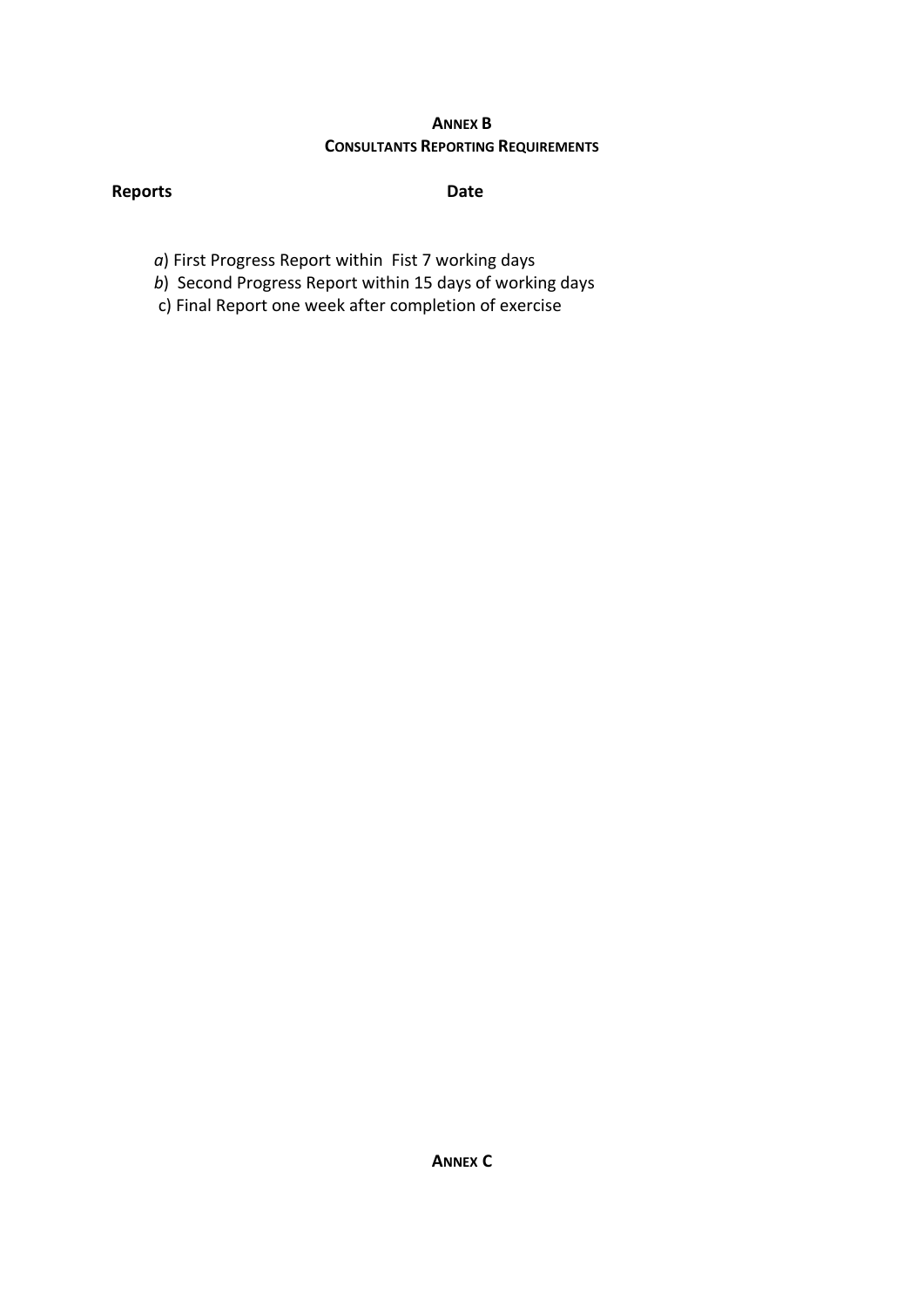| <b>COST ESTIMATE OF SERVICES</b> |  |
|----------------------------------|--|
|----------------------------------|--|

| (1) Remuneration                                |                       |                   |                         |
|-------------------------------------------------|-----------------------|-------------------|-------------------------|
| Rate/day<br>in (currency)                       | <b>Number of Days</b> |                   | <b>Total (currency)</b> |
| (2) Reimbursables                               |                       |                   |                         |
| (a) (International)<br>(Local)<br>Travel + Taxi | Rate                  | <b>Units/Days</b> | <b>Total</b>            |
| (b) Local<br>Transportation                     |                       |                   |                         |
| (c) Communications                              |                       |                   |                         |
| (d) Hotel Accomodation                          |                       |                   | Sub-total (2)           |
| <b>TOTAL COST</b><br>Physical Contingency (10%) |                       |                   |                         |
| CONTRACT CEILING                                |                       |                   |                         |